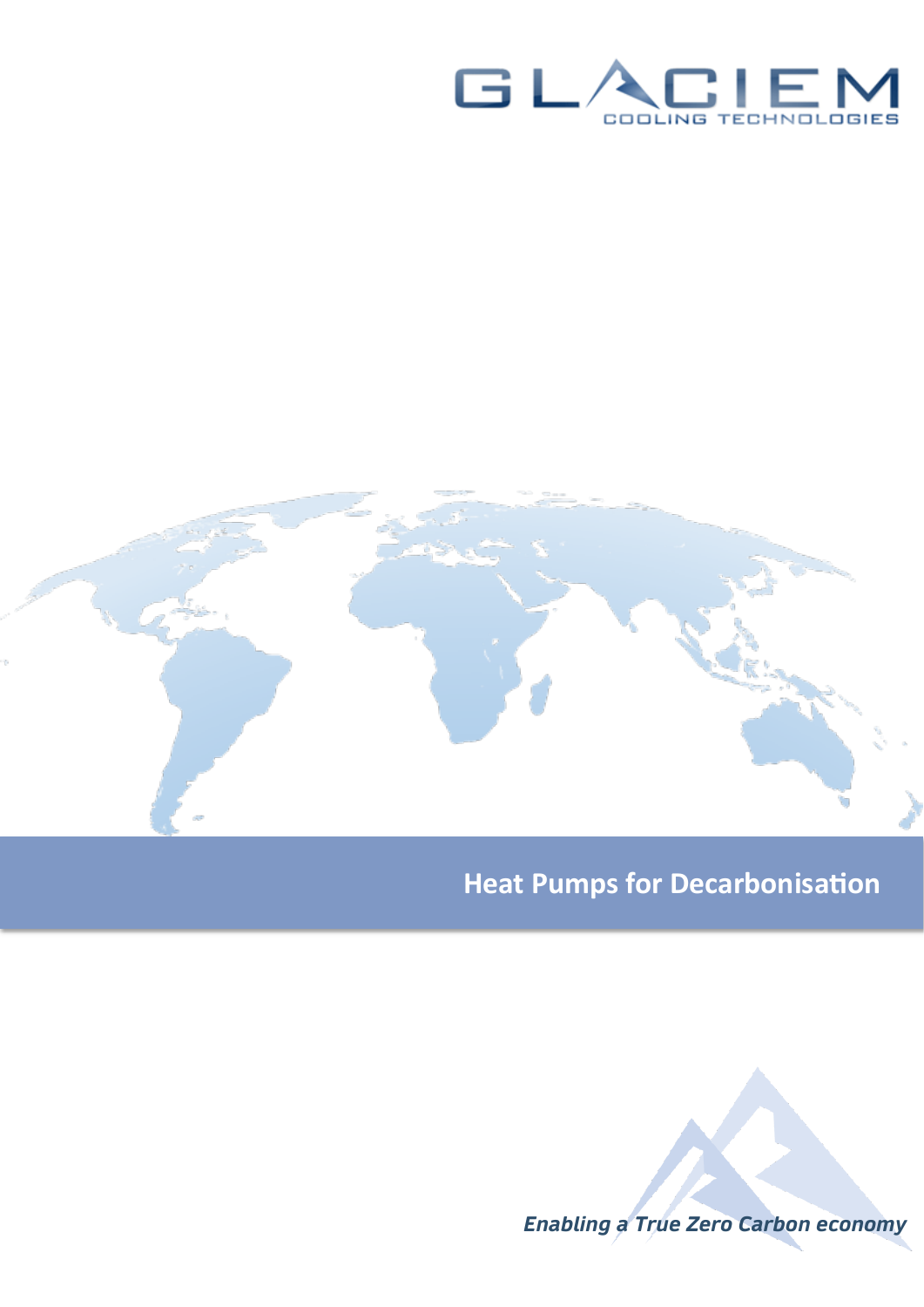

## **GHP Series Heat Pumps**

### **Glaciem Heat Pumps for decarbonisation**

Many businesses are moving towards net zero carbon emissions through their Environmental, Social, and Governance (ESG) programs. Sourcing renewable assets is an excellent start to any transition project, however further investigation typically reveals the next largest source of  $CO<sub>2</sub>$  emissions is the use of gas for space heating and consumable hot water. Design criteria for heating and cooling technologies have changed. Simply 'meeting the heating and cooling demand', with little regard for environmental impact, is no longer the measure of suitable refrigeration.

GHP Series Heat Pumps have been developed to provide commercial HVAC operators, building owners and industrial heat users with a technology that supports their drive to decarbonisation. The systems eliminate the need for gas fired heating and allow for the transition to electricity.



### **Applications**

A Glaciem GHP Heat Pump is the ideal replacement for traditional heating and cooling across many applications. Example applications :



#### **Process Heating and Cooling**

- Refrigeration
- Hot water



#### **Food Processing**

- Refrigeration
- Hot water



#### **Leisure Centres**

- HVAC (Space heating & cooling)
- Pool Heating
- Hot Water



#### **Building HVAC**

- Chilled Water / Glycol
- Hot water

*Enabling a True Zero Carbon economy*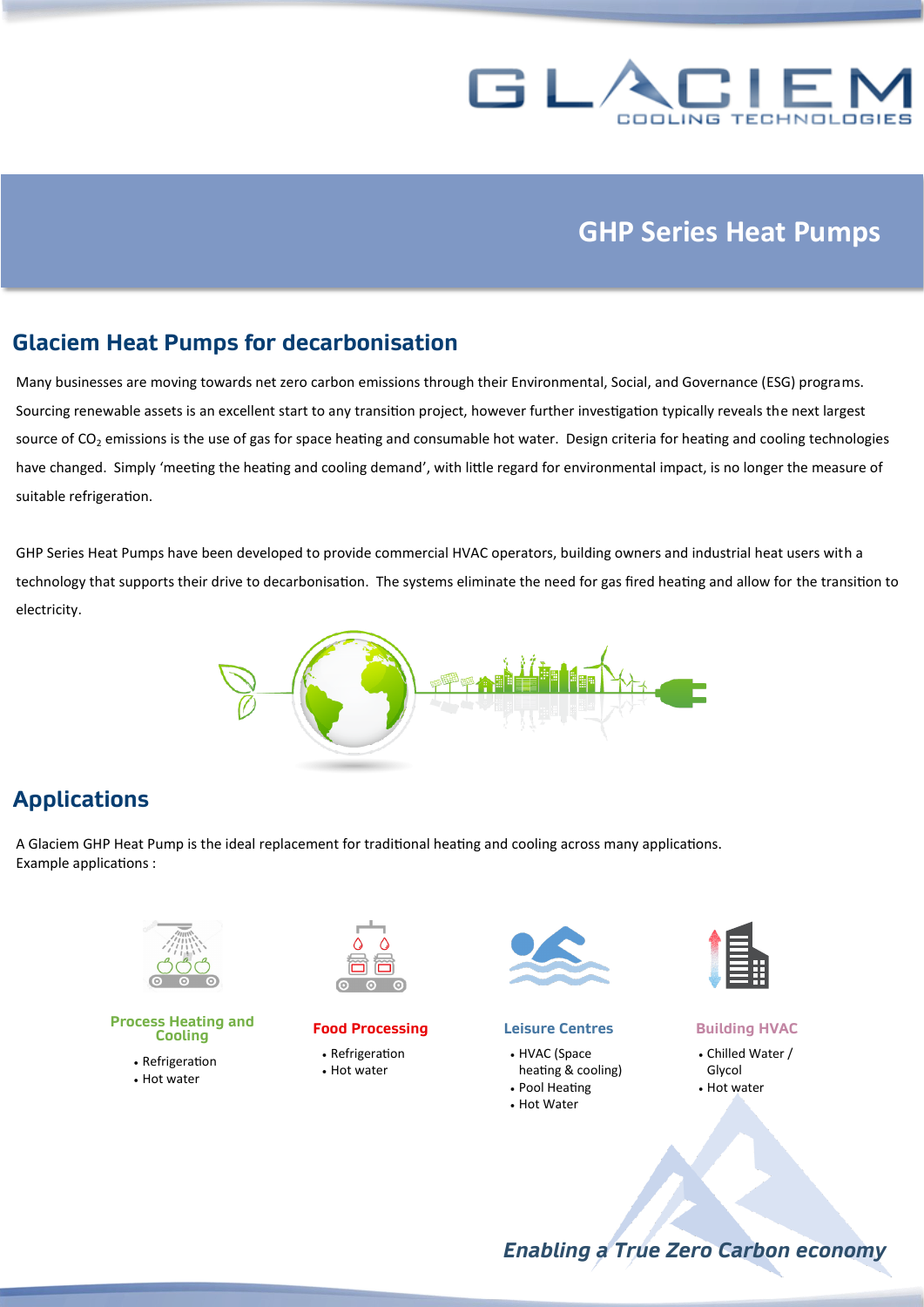

# **GHP Series Heat Pumps**

### **Build quality**

Transcritical CO<sub>2</sub> systems operate at high pressures and demand precise control. All Glaciem products are built with premium quality components.

Glaciem systems use Bitzer transcritical CO<sub>2</sub> compressors, Danfoss valves and IFM instrumentation, AlfaLaval heat exchangers and Henry Technologies vessels and valves. We are supported by a strong network of valued suppliers both in Australia and internationally.

All Glaciem heat pumps are supplied complete with factory wiring in accordance with Australian standards. Each system's Electrical control panel includes a Schneider PLC and HMI with built in webserver, connectivity and remote management. The PLC is preprogrammed with Glaciem's proprietary system control logic.



*Largest CO2 Heat Pump in the Southern Hemisphere —Montagues Apple Processing*

**Glaciem Cooling Technologies**

Building M - University of South Australia Mawson Lakes Campus SA AUSTRALIA 5095

**Andrew Weller +61 419 900 363**

**andrew.weller@glaciemcooling.com**



<www.glaciemcooling.com>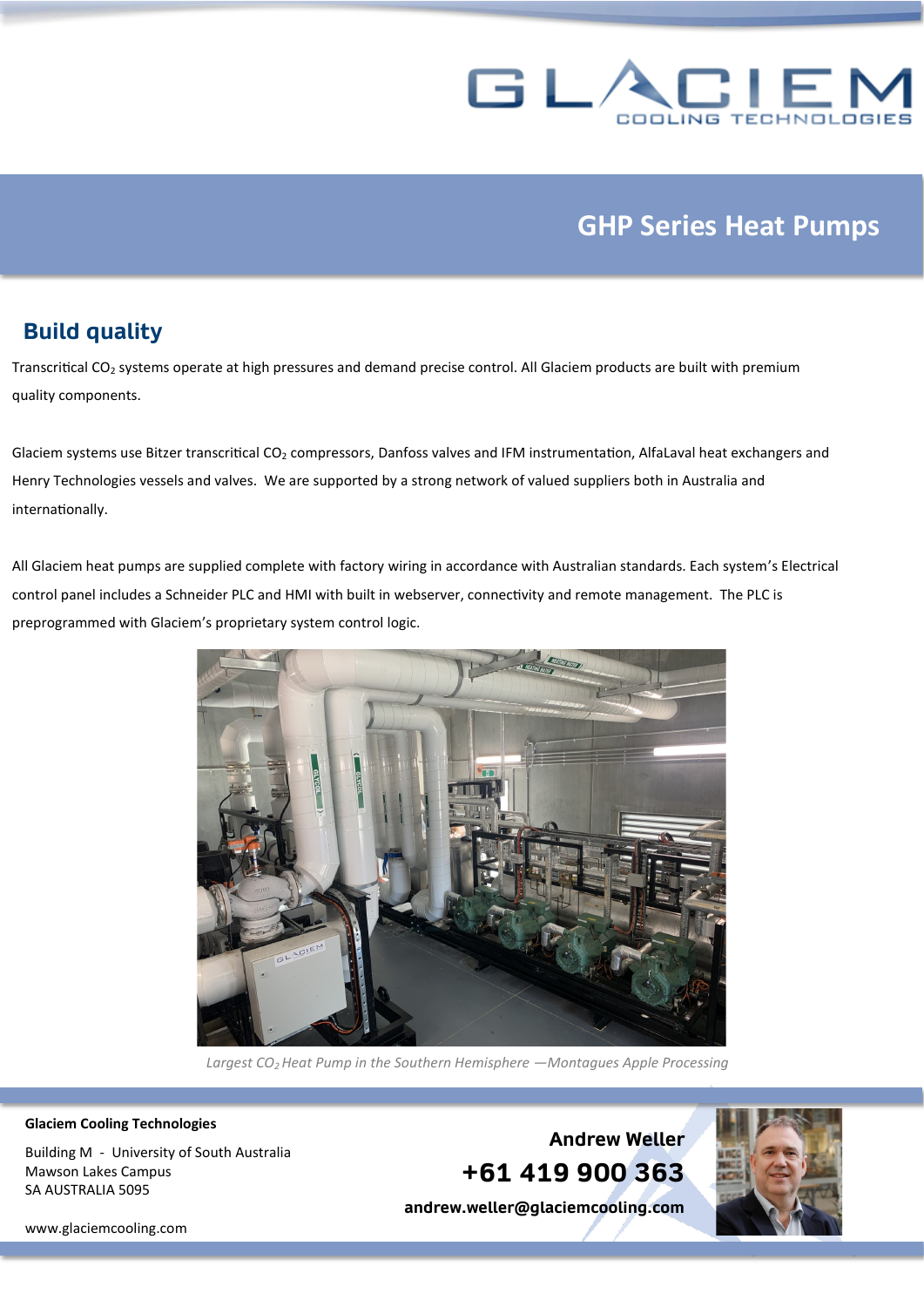

### **GHP Series Heat Pump (Small Size) Specifications—Water & Glycol Chillers**

| Type                                                                | <b>Heat Pump: Water Heater and Water Chiller</b>                                 |       |
|---------------------------------------------------------------------|----------------------------------------------------------------------------------|-------|
| Model                                                               | GCT-HPGC-002616                                                                  |       |
| Power supply                                                        | 3 Phase 400 V AC 50HZ                                                            |       |
| Chilled water supply temperature                                    | 6 °C                                                                             |       |
| Hot water supply temperature                                        | $80^{\circ}$ C                                                                   |       |
| Performance                                                         |                                                                                  |       |
| Water inlet temp (15 °C)                                            | Heating capacity (kW)                                                            | 388   |
|                                                                     | Cooling capacity (kW)                                                            | 285   |
|                                                                     | Power consumed (kW)                                                              | 94.8  |
|                                                                     | <b>Combined COP</b>                                                              | 7.10  |
|                                                                     |                                                                                  |       |
| Water inlet temp (20 °C)                                            | Heating capacity (kW)                                                            | 378   |
|                                                                     | Cooling capacity (kW)                                                            | 274   |
|                                                                     | Absorbed power (kW)                                                              | 94.8  |
|                                                                     | <b>Combined COP</b>                                                              | 6.88  |
|                                                                     |                                                                                  |       |
| Water inlet temp (30 °C)                                            | Heating capacity (kW)                                                            | 444   |
|                                                                     | Cooling capacity (kW)                                                            | 308   |
|                                                                     | Absorbed power (kW)                                                              | 127.7 |
|                                                                     | <b>Combined COP</b>                                                              | 5.89  |
|                                                                     |                                                                                  |       |
| Water inlet temp (40 °C)                                            | Heating capacity (kW)                                                            | 425   |
|                                                                     | Cooling capacity (kW)                                                            | 281   |
|                                                                     | Absorbed power (kW)                                                              | 135.7 |
|                                                                     | <b>Combined COP</b>                                                              | 5.20  |
| Water inlet temp (60 °C)                                            | Heating capacity (kW)                                                            | 263   |
|                                                                     | Cooling capacity (kW)                                                            | 129   |
|                                                                     | Absorbed power (kW)                                                              | 129.3 |
|                                                                     | <b>Combined COP</b>                                                              | 3.03  |
|                                                                     |                                                                                  |       |
| <b>Maximum current (Amp)</b>                                        | 304                                                                              |       |
|                                                                     |                                                                                  |       |
| <b>Indicative Outer dimensions (mm), can</b><br>be purpose fit      | W2000 xL3000xH2200                                                               |       |
| Product mass/ Operating weight (kg)                                 | 2641/2751                                                                        |       |
| Design pressure (bar)                                               | High pressure 150, Low pressure 80                                               |       |
| <b>Compressors</b>                                                  | Bitzer semi-hermetic reciprocating compres-<br>sors                              |       |
| <b>Heat Exchangers (water heating and</b><br>flash gas superheater) | Brazed Plate Heat exchangers, 130 bar allowa-<br>ble pressure                    |       |
| <b>Evaporators (Chilled water)</b>                                  | Brazed plate heat exchangers, 60 bar allowa-<br>ble pressure                     |       |
| <b>External water connections</b>                                   | Solder. Other options available on request                                       |       |
| <b>Electrical</b>                                                   | 1x Electrical Control Panel & Wiring<br>1x Schneider PLC with HMI & Modbus Comms |       |

| <b>Type</b>                                                         | Heat Pump: Water Heater and Glycol Chiller                                       |       |
|---------------------------------------------------------------------|----------------------------------------------------------------------------------|-------|
| <b>Model</b>                                                        | GCT-HPGC-002614                                                                  |       |
| <b>Power supply</b>                                                 | 3 Phase 400 V AC 50HZ                                                            |       |
| Chilled water supply temperature                                    | $-4^{\circ}$ C                                                                   |       |
| Hot water supply temperature                                        | 90 $^{\circ}$ C                                                                  |       |
| Performance                                                         |                                                                                  |       |
| Water inlet temp (15 °C)                                            | Heating capacity (kW)                                                            | 301   |
|                                                                     | Cooling capacity (kW)                                                            | 201   |
|                                                                     | Power consumed (kW)                                                              | 95.8  |
|                                                                     | <b>Combined COP</b>                                                              | 5.24  |
|                                                                     |                                                                                  |       |
| Water inlet temp (25 °C)                                            | Heating capacity (kW)                                                            | 335.3 |
|                                                                     | Cooling capacity (kW)                                                            | 219.4 |
|                                                                     | Absorbed power (kW)                                                              | 110.6 |
|                                                                     | <b>Combined COP</b>                                                              | 5.02  |
|                                                                     |                                                                                  |       |
| Water inlet temp (40 °C)                                            | Heating capacity (kW)                                                            | 355.4 |
|                                                                     | Cooling capacity (kW)                                                            | 214   |
|                                                                     | Absorbed power (kW)                                                              | 135   |
|                                                                     | <b>Combined COP</b>                                                              | 4.22  |
|                                                                     |                                                                                  |       |
| Water inlet temp (55 °C)                                            | Heating capacity (kW)                                                            | 233.7 |
|                                                                     | Cooling capacity (kW)                                                            | 121.9 |
|                                                                     | Absorbed power (kW)                                                              | 108.5 |
|                                                                     | <b>Combined COP</b>                                                              | 3.28  |
|                                                                     |                                                                                  |       |
| <b>Maximum current (Amp)</b>                                        | 266                                                                              |       |
| Indicative Outer dimensions (mm), can<br>be purpose fit             | W2000 xL3000xH2200                                                               |       |
| Product mass/Operating weight (kg)                                  | 2641/2751                                                                        |       |
| Design pressure (bar)                                               | High pressure 150, Low pressure 80                                               |       |
| <b>Compressors</b>                                                  | Bitzer semi-hermetic reciprocating compres-<br>sors                              |       |
| <b>Heat Exchangers (water heating and</b><br>flash gas superheater) | Brazed Plate Heat exchangers, 130 bar allow-<br>able pressure                    |       |
| <b>Evaporators (Chilled water)</b>                                  | Brazed plate heat exchangers, 60 bar allowa-<br>ble pressure                     |       |
| <b>External water connections</b>                                   | Solder. Other options available on request                                       |       |
| <b>Electrical</b>                                                   | 1x Electrical Control Panel & Wiring<br>1x Schneider PLC with HMI & Modbus Comms |       |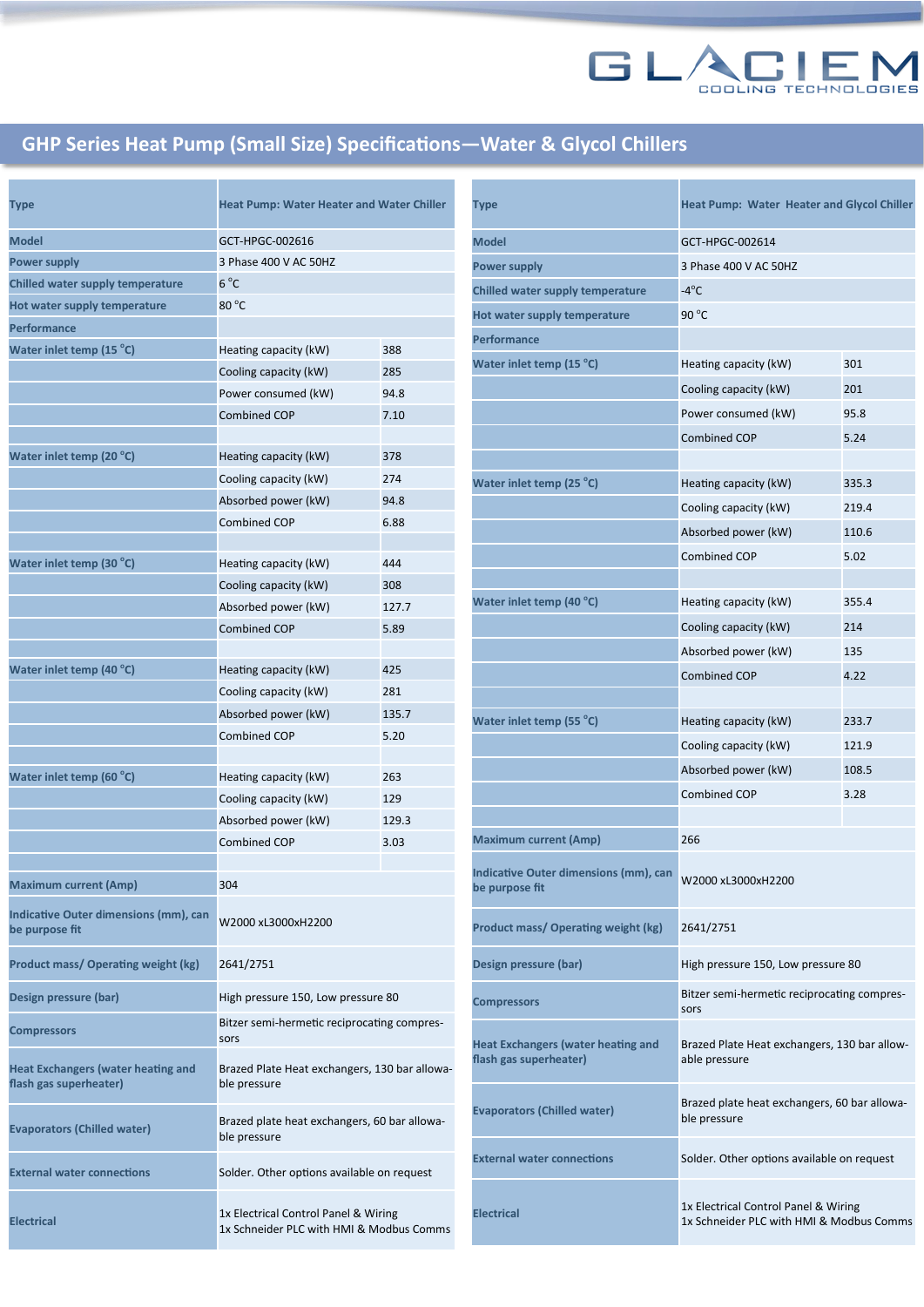

## **GHP Series Heat Pump (Medium Size) Specifications—Water & Glycol Chillers**

| <b>Type</b>                                                         | <b>Heat Pump: Water Heater and Water Chiller</b>                                 |       |
|---------------------------------------------------------------------|----------------------------------------------------------------------------------|-------|
| <b>Model</b>                                                        | GCT-HPGC-004616-CW                                                               |       |
| Power supply                                                        | 3 Phase 400 V AC 50HZ                                                            |       |
| Chilled water supply temperature                                    | $6^{\circ}$ C                                                                    |       |
| Hot water supply temperature                                        | $80^{\circ}$ C                                                                   |       |
| <b>Performance</b>                                                  |                                                                                  |       |
| Water inlet temp (15 °C)                                            | Heating capacity (kW)                                                            | 746   |
|                                                                     | Cooling capacity (kW)                                                            | 548   |
|                                                                     | Power consumed (kW)                                                              | 182.1 |
|                                                                     | <b>Combined COP</b>                                                              | 7.11  |
|                                                                     |                                                                                  |       |
| Water inlet temp (20 °C)                                            | Heating capacity (kW)                                                            | 724   |
|                                                                     | Cooling capacity (kW)                                                            | 526   |
|                                                                     | Absorbed power (kW)                                                              | 182.1 |
|                                                                     | Combined COP                                                                     | 6.86  |
|                                                                     |                                                                                  |       |
| Water inlet temp (30 °C)                                            | Heating capacity (kW)                                                            | 840   |
|                                                                     | Cooling capacity (kW)                                                            | 585   |
|                                                                     | Absorbed power (kW)                                                              | 238.5 |
|                                                                     | <b>Combined COP</b>                                                              | 5.97  |
|                                                                     |                                                                                  |       |
| Water inlet temp (40 °C)                                            | Heating capacity (kW)                                                            | 810   |
|                                                                     | Cooling capacity (kW)                                                            | 537   |
|                                                                     | Absorbed power (kW)                                                              | 255.8 |
|                                                                     | <b>Combined COP</b>                                                              | 5.27  |
|                                                                     |                                                                                  |       |
| Water inlet temp (60 °C)                                            | Heating capacity (kW)                                                            | 521   |
|                                                                     | Cooling capacity (kW)                                                            | 259   |
|                                                                     | Absorbed power (kW)                                                              | 252.5 |
|                                                                     | <b>Combined COP</b>                                                              | 3.09  |
| <b>Maximum current (Amp)</b>                                        | 471.8                                                                            |       |
|                                                                     |                                                                                  |       |
| Indicative Outer dimensions (mm), can<br>be purpose fit             | W2000 xL4800xH2200                                                               |       |
| <b>Product mass/ Operating weight (kg)</b>                          | 4136/4294                                                                        |       |
| Design pressure (bar)                                               | High pressure 150, Low pressure 80                                               |       |
| <b>Compressors</b>                                                  | Bitzer semi-hermetic reciprocating compres-<br>sors                              |       |
| <b>Heat Exchangers (water heating and</b><br>flash gas superheater) | Brazed Plate Heat exchangers, 130 bar allow-<br>able pressure                    |       |
| <b>Evaporators (Chilled water)</b>                                  | Brazed plate heat exchangers, 60 bar allowa-<br>ble pressure                     |       |
| <b>External water connections</b>                                   | Solder. Other options available on request                                       |       |
| <b>Electrical</b>                                                   | 1x Electrical Control Panel & Wiring<br>1x Schneider PLC with HMI & Modbus Comms |       |

| Type                                                                | <b>Heat Pump: Water Heater and Glycol</b><br><b>Chiller</b>                         |       |
|---------------------------------------------------------------------|-------------------------------------------------------------------------------------|-------|
| <b>Model</b>                                                        | GCT-HPGC-004616-G                                                                   |       |
| <b>Power supply</b>                                                 | 3 Phase 400 V AC 50HZ                                                               |       |
| Chilled water supply temperature                                    | $-4^{\circ}$ C                                                                      |       |
| Hot water supply temperature                                        | 90 $^{\circ}$ C                                                                     |       |
| Performance                                                         |                                                                                     |       |
| Water inlet temp (15 °C)                                            | Heating capacity (kW)                                                               | 553   |
|                                                                     | Cooling capacity (kW)                                                               | 367   |
|                                                                     | Power consumed (kW)                                                                 | 177   |
|                                                                     | <b>Combined COP</b>                                                                 | 5.2   |
|                                                                     |                                                                                     |       |
| Water inlet temp (25 °C)                                            | Heating capacity (kW)                                                               | 615   |
|                                                                     | Cooling capacity (kW)                                                               | 402   |
|                                                                     | Absorbed power (kW)                                                                 | 204.4 |
|                                                                     | <b>Combined COP</b>                                                                 | 4.98  |
|                                                                     |                                                                                     |       |
| Water inlet temp (40 °C)                                            | Heating capacity (kW)                                                               | 652   |
|                                                                     | Cooling capacity (kW)                                                               | 389   |
|                                                                     | Absorbed power (kW)                                                                 | 251.5 |
|                                                                     | <b>Combined COP</b>                                                                 | 4.14  |
|                                                                     |                                                                                     |       |
| Water inlet temp (55 °C)                                            | Heating capacity (kW)                                                               | 392   |
|                                                                     | Cooling capacity (kW)                                                               | 203.9 |
|                                                                     | Absorbed power (kW)                                                                 | 182.3 |
|                                                                     | <b>Combined COP</b>                                                                 | 3.27  |
|                                                                     |                                                                                     |       |
| <b>Maximum current (Amp)</b>                                        | 466                                                                                 |       |
| Indicative Outer dimensions (mm), can<br>be purpose fit             | W2000 xL4800xH2200                                                                  |       |
| <b>Product mass/ Operating weight (kg)</b>                          | 4136/4294                                                                           |       |
| Design pressure (bar)                                               | High pressure 150, Low pressure 80                                                  |       |
| <b>Compressors</b>                                                  | Bitzer semi-hermetic reciprocating compres-<br>sors                                 |       |
| <b>Heat Exchangers (water heating and</b><br>flash gas superheater) | Brazed Plate Heat exchangers, 130 bar allow-<br>able pressure                       |       |
| <b>Evaporators (Chilled water)</b>                                  | Brazed plate heat exchangers, 60 bar allowa-<br>ble pressure                        |       |
| <b>External water connections</b>                                   | Solder. Other options available on request                                          |       |
| <b>Electrical</b>                                                   | 1x Electrical Control Panel & Wiring<br>1x Schneider PLC with HMI & Modbus<br>Comms |       |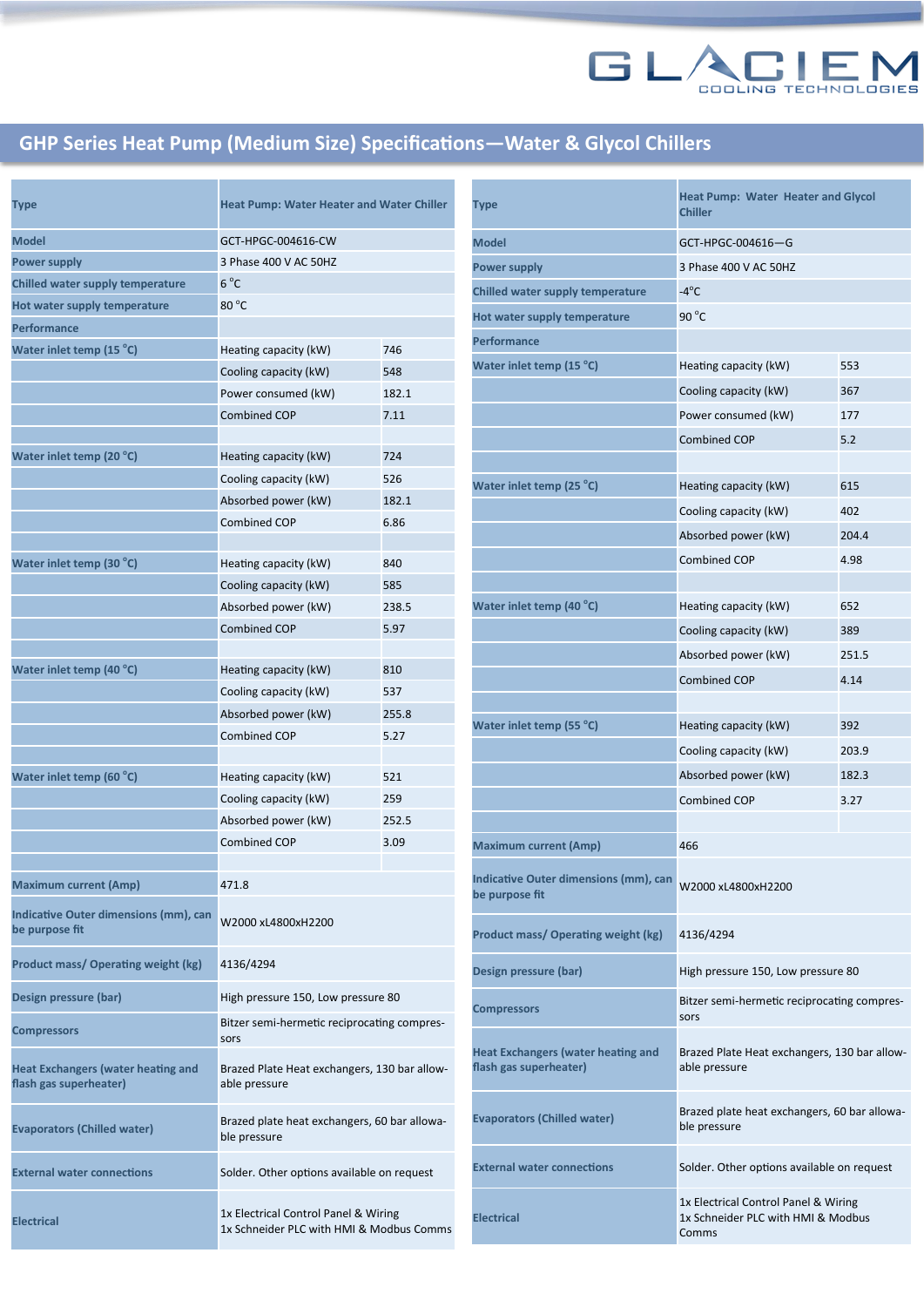

## **GHP Series Heat Pump (Large Size) Specifications—Water & Glycol Chillers**

| Type                                                                | <b>Heat Pump: Water Heater and Water Chiller</b>                                 |       |
|---------------------------------------------------------------------|----------------------------------------------------------------------------------|-------|
| Model                                                               | GCT-HPGC-006626-CW                                                               |       |
| Power supply                                                        | 3 Phase 400 V AC 50HZ                                                            |       |
| <b>Chilled water supply temperature</b>                             | $6^{\circ}$ C                                                                    |       |
| Hot water supply temperature                                        | 80 $^{\circ}$ C                                                                  |       |
| Performance                                                         |                                                                                  |       |
| Water inlet temp (15 °C)                                            | Heating capacity (kW)                                                            | 1102  |
|                                                                     | Cooling capacity (kW)                                                            | 808   |
|                                                                     | Power consumed (kW)                                                              | 269   |
|                                                                     | <b>Combined COP</b>                                                              | 7.10  |
|                                                                     |                                                                                  |       |
| Water inlet temp (20 °C)                                            | Heating capacity (kW)                                                            | 1073  |
|                                                                     | Cooling capacity (kW)                                                            | 769   |
|                                                                     | Absorbed power (kW)                                                              | 280.3 |
|                                                                     | <b>Combined COP</b>                                                              | 6.57  |
|                                                                     |                                                                                  |       |
| Water inlet temp (30 °C)                                            | Heating capacity (kW)                                                            | 1214  |
|                                                                     | Cooling capacity (kW)                                                            | 847   |
|                                                                     | Absorbed power (kW)                                                              | 341.9 |
|                                                                     | <b>Combined COP</b>                                                              | 6.03  |
|                                                                     |                                                                                  |       |
| Water inlet temp (40 °C)                                            | Heating capacity (kW)                                                            | 1205  |
|                                                                     | Cooling capacity (kW)                                                            | 796   |
|                                                                     | Absorbed power (kW)                                                              | 381.5 |
|                                                                     | <b>Combined COP</b>                                                              | 5.25  |
|                                                                     |                                                                                  |       |
| Water inlet temp (60 °C)                                            | Heating capacity (kW)                                                            | 773   |
|                                                                     | Cooling capacity (kW)                                                            | 376   |
|                                                                     | Absorbed power (kW)                                                              | 382.3 |
|                                                                     | <b>Combined COP</b>                                                              | 3.01  |
|                                                                     |                                                                                  |       |
| <b>Maximum current (Amp)</b>                                        | 723.5                                                                            |       |
| Indicative Outer dimensions (mm), can<br>be purpose fit             | W2000 xL5400xH2200                                                               |       |
| Product mass/ Operating weight (kg)                                 | 5768/6067                                                                        |       |
| Design pressure (bar)                                               | High pressure 150, Low pressure 80                                               |       |
| <b>Compressors</b>                                                  | Bitzer semi-hermetic reciprocating compres-<br>sors                              |       |
| <b>Heat Exchangers (water heating and</b><br>flash gas superheater) | Brazed Plate Heat exchangers, 130 bar allow-<br>able pressure                    |       |
| <b>Evaporators (Chilled water)</b>                                  | Brazed plate heat exchangers, 60 bar allowa-<br>ble pressure                     |       |
| <b>External water connections</b>                                   | Solder. Other options available on request                                       |       |
| <b>Electrical</b>                                                   | 1x Electrical Control Panel & Wiring<br>1x Schneider PLC with HMI & Modbus Comms |       |

| <b>Type</b>                                                         | <b>Heat Pump: Water Heater and Glycol</b><br><b>Chiller</b>                         |       |
|---------------------------------------------------------------------|-------------------------------------------------------------------------------------|-------|
| <b>Model</b>                                                        | GCT-HPGC-006626-G                                                                   |       |
| <b>Power supply</b>                                                 | 3 Phase 400 V AC 50HZ                                                               |       |
| Chilled water supply temperature                                    | $-4^{\circ}$ C                                                                      |       |
| Hot water supply temperature                                        | 90 $^{\circ}$ C                                                                     |       |
| Performance                                                         |                                                                                     |       |
| Water inlet temp (15 °C)                                            | Heating capacity (kW)                                                               | 837   |
|                                                                     | Cooling capacity (kW)                                                               | 555   |
|                                                                     | Power consumed (kW)                                                                 | 267.9 |
|                                                                     | <b>Combined COP</b>                                                                 | 5.2   |
|                                                                     |                                                                                     |       |
| Water inlet temp (25 °C)                                            | Heating capacity (kW)                                                               | 930   |
|                                                                     | Cooling capacity (kW)                                                               | 607.9 |
|                                                                     | Absorbed power (kW)                                                                 | 306.5 |
|                                                                     | <b>Combined COP</b>                                                                 | 5.02  |
|                                                                     |                                                                                     |       |
| Water inlet temp (40 °C)                                            | Heating capacity (kW)                                                               | 1000  |
|                                                                     | Cooling capacity (kW)                                                               | 599   |
|                                                                     | Absorbed power (kW)                                                                 | 383.9 |
|                                                                     | <b>Combined COP</b>                                                                 | 4.17  |
|                                                                     |                                                                                     |       |
| Water inlet temp (55 °C)                                            | Heating capacity (kW)                                                               | 648   |
|                                                                     | Cooling capacity (kW)                                                               | 337   |
|                                                                     | Absorbed power (kW)                                                                 | 300.5 |
|                                                                     | <b>Combined COP</b>                                                                 | 3.28  |
|                                                                     |                                                                                     |       |
| <b>Maximum current (Amp)</b>                                        | 709                                                                                 |       |
| Indicative Outer dimensions (mm), can<br>be purpose fit             | W2000 xL5400xH2200                                                                  |       |
| <b>Product mass/ Operating weight (kg)</b>                          | 5768/6067                                                                           |       |
| Design pressure (bar)                                               | High pressure 150, Low pressure 80                                                  |       |
| <b>Compressors</b>                                                  | Bitzer semi-hermetic reciprocating compres-<br>sors                                 |       |
| <b>Heat Exchangers (water heating and</b><br>flash gas superheater) | Brazed Plate Heat exchangers, 130 bar allow-<br>able pressure                       |       |
| <b>Evaporators (Chilled water)</b>                                  | Brazed plate heat exchangers, 60 bar allowa-<br>ble pressure                        |       |
| <b>External water connections</b>                                   | Solder. Other options available on request                                          |       |
| <b>Electrical</b>                                                   | 1x Electrical Control Panel & Wiring<br>1x Schneider PLC with HMI & Modbus<br>Comms |       |